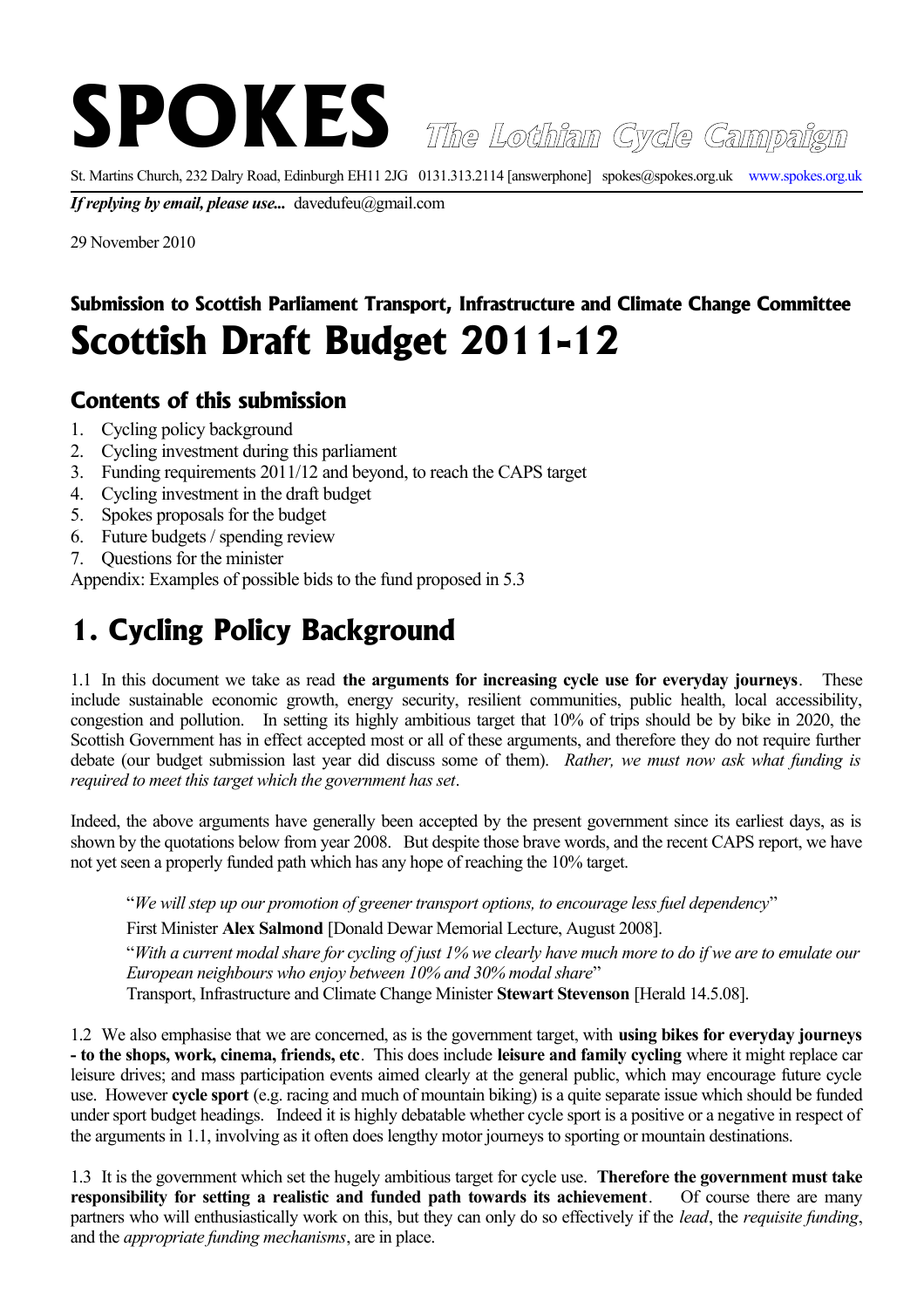# **2. Cycling Investment during this Parliament**

### **2.1 Total cycling investment each year during this Parliament**

Spokes has for the last 14 years conducted an annual survey of Scottish cycling investment from all main sources. Our survey is commended by the **Scottish Parliament Information Centre** (SPICe) as "*the most detailed and comprehensive overview of annual public sector cycle expenditure available.*" [1](#page-1-0) In summary our figures show total cycling investment falling annually during the term of the present government, but with a recovery this year, probably roughly returning to the starting position when the SNP came to power.

Very briefly, total cycling investment from all main sources fell (in cash terms) from £21.7m in 2007/08 (itself a mere 0.93% of the Scottish transport budget) to £16.4m (0.66%) in [2](#page-1-1)009/10.<sup>2</sup> Our highly provisional estimate for 2010/11 is that total cycling investment will recover to a total of £21.8m (0.89%). This is as a result of *two* significant factors: the one-year CAPS funding boost and important changes to the CWSS guidance (2.2a below). These figures are in cash terms, but in real terms would show a slight decline, as also do the % figures.

### **2.2 Funding mechanism alterations during this Parliament**

This Parliament has seen some significant changes in funding mechanisms for cycling investment – some intended and some not! (a) and (b) below were positive and well thought-out initiatives, but regrettably the cuts in cycling investment in (c) and (d) below were side-effects of other decisions, taken in our view without proper consideration of their impact on cycling investment or how this could (and should) have been ameliorated.<sup>[3](#page-1-2)</sup>

- a) For 2010/11, **CWSS guidance** was changed to request councils to invest a minimum % of CWSS in cycling projects - several councils had previously put zero into cycling. We strongly support this change and we commend COSLA and the government's Sustainable Transport Team for negotiating the new guidance. In support of this we note that most cycling investment also benefits walking, whereas the reverse is not true; and indeed some 'safer streets' measures are implemented in a way negative to cycling safety and cycling encouragement (e.g. installing central-island pinch points rather than alternative more cycle-friendly options).
- b) For 2010/11 **Sustrans has required match-funding** from its local authority and other partners. This too has been a welcome development, likely to raise total cycling investment somewhat, although it is not a revolutionary change as match-funding with Sustrans has been fairly common in the past.
- c) Since 2008/09 the **Smarter Choices Smarter Places** project has been running. Whilst Spokes welcomes the project, we were extremely unhappy with its method of funding, which primarily came from a 50% cut to Sustrans. Thus SCSP was in effect a transfer of funds from walking/cycling to walking/cycling/bus/car-share.
- d) The government removed RTP capital funding (except Strathclyde) as from 2008/09. This was a major blow to cycling investment, as most RTPs (with some exceptions, such as SPT) invested in cycling infrastructure at a praiseworthy level, totalling £3.7m in 06/07 and £4.9m in 07/08 – the second largest single source of Scottish cycling investment in both those years. Transfer to local authorities brought a net annual loss to cycling investment of very roughly £1.5m in 08/09, £2.5m in 09/10, and we expect even worse in 10/11. Not only has this reduced total Scottish cycling investment, but it has removed the only real funding source for major and inter-urban schemes. For example a phased £5m SESTRAN program to connect Edinburgh to surrounding areas by high quality cycleroutes has been lost. albeit that a few stretches are still planned by individual councils on a local basis.

<span id="page-1-0"></span><sup>1</sup> SPICe briefing paper *10/62 - Cycling in Scotland: Update 2010*. Note that the Spokes data included in the SPICe paper are now superseded by the table on page 7 of Spokes Bulletin 108, which includes our most recent data.

<span id="page-1-1"></span><sup>2</sup> For a breakdown of total cycling investment into main sources, see the table on page 7 of Spokes Bulletin 108.

<span id="page-1-2"></span><sup>3</sup> This is not the first time that cycling investment has been drastically cut as a side-effect of other decisions. A previous example was abolition by Labour of the **Public Transport Fund** (also created by Labour!) *which at that time (05/06) was the greatest single source of Scottish cycling investment*. In this case, as in 2.2c and 2.2d above, Spokes highlighted in advance the likely impact on cycling investment of these decisions, but again our comments were either not taken seriously or not acted on.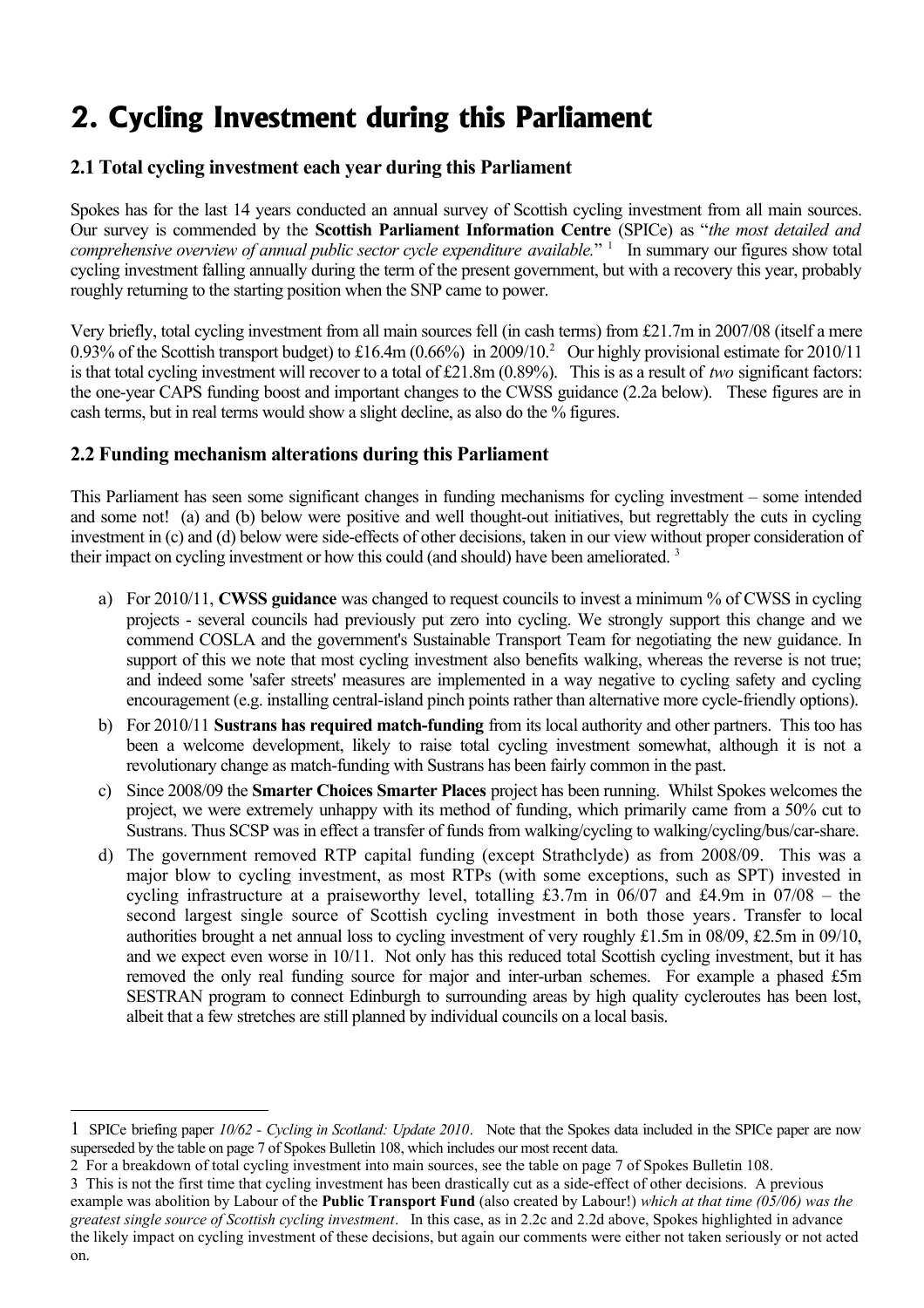# **3. Funding 2011/12 and beyond, to reach the CAPS target**

Probably the biggest weakness of the CAPS document is that **it does not discuss the level of funding necessary to reach the target which the government has set in CAPS** – a truly remarkable omission!! This is discussed below. CAPS does however include a welcome government promise of "*continued funding support to communities, local authorities and key delivery bodies in order to achieve our vision of a 10% modal share by 2020*" [CAPS p31].

**Cycling England**, whose Chief Executive **Philip Darnton** gave evidence to TICC, conducted extensive research (based not only on European experience but also on the English cycle demonstration towns) into the minimum funding levels required to achieve significant and ongoing increases in everyday cycle use, and concluded that **the** *minimum* **requirement is £10 per head per annum – on an ongoing basis over the years**. On the evidence of the English towns (which have invested around £10 per head for a number of years) this could bring a doubling of cycle use every 3-4 years. At the most optimistic assumptions this could probably just raise cycle use at a sufficient rate to reach the Scottish Government's 2020 target, and so we conclude...

**For Scotland to have a realistic hope of reaching its 2020 target, the Cycling England £10 per head figure implies a minimum ongoing annual investment of around £50m per year – compared to the current ~£20m**.

We note that £50m represents  $\sim$ 2.5% of the total transport budget, a % far below that of the 10% modal share target!

Finally, the £50m is required to meet the *cycling target*. Although much of this investment would substantially benefit walking (2.2a and 5.2) a higher sum would be needed to take account of full active travel. We note that active travel should be allocated not 2.5% but *10%* of total transport spend according to the report *Action on Active Travel[4](#page-2-0)* by the Association of Directors of Public Health, and supported by over 100 transport, medical and other professional, expert and interested bodies. For the future, Spokes supports the 10%, but it is not politically realistic in this budget.

## **4. Cycling Investment in the Draft Budget 2011/12**

### 4.1 **Sustainable and Active Travel**

The most substantial commitment to cycling investment in the draft budget is the *Sustainable and Active Travel* budget line, used by the government's Sustainable Transport Team, which sees a welcome rise of roughly £4m from £21.2m in 10/11 to £25.1m for 11/12. However this budget line supports not just active travel but also infrastructure for electric and other LCVs, and the LCV Procurement Support Scheme. For 10/11 our early estimate is that only perhaps 50% of the £21.2m, around £10m-£12m, will be invested in active travel. Our understanding also is that only £1m of the £4m budget increase will go to active travel.

In terms of active travel, the budget is used to support Sustrans (and their excellent work with local authorities and other partners), Cycling Scotland, Smarter Choices, and a few small initiatives such as the Bike Station. *In recent years this budget line has made the largest contribution to total Scottish cycling investment* (primarily through its funding of Sustrans's work with local authority and other partners – 5.1 below).

## **4.2 Cycling Walking and Safer Streets [CWSS]**

A sum of £9m, almost equal to the above active travel component, currently goes annually to *CWSS*, the *Cycling Walking and Safer Streets* scheme. CWSS is allocated to local authorities on a population basis. In previous years there were problems with a few authorities consistently allocating little or no CWSS funding to cycling investment, but the new guidance (2.2a) should rectify that, and we anticipate that around 50% of CWSS can now be considered as cycling investment (including shared cycle/walk), with much of the remainder supporting walk only. *For the last 3 years CWSS has comprised the second largest component of total Scottish cycling investment*.

**But** - this year, for the first time, *CWSS is not mentioned in the draft budget*. Following enquiries it appears that no final decision has been taken, and the future of CWSS may involve discussions between the Scottish Government and COSLA, given the desire under the Concordat to remove all ring-fenced funding. *Removal of CWSS with no replacement would be an utter disaster for total cycling (and walking) investment – see 5.2 below*.

<span id="page-2-0"></span><sup>4</sup> *Action on Active Travel*, Association of Directors of Public Health, April 2008, and March 2009 update, at http://adph.org.uk/policies\_and\_publications.php#publications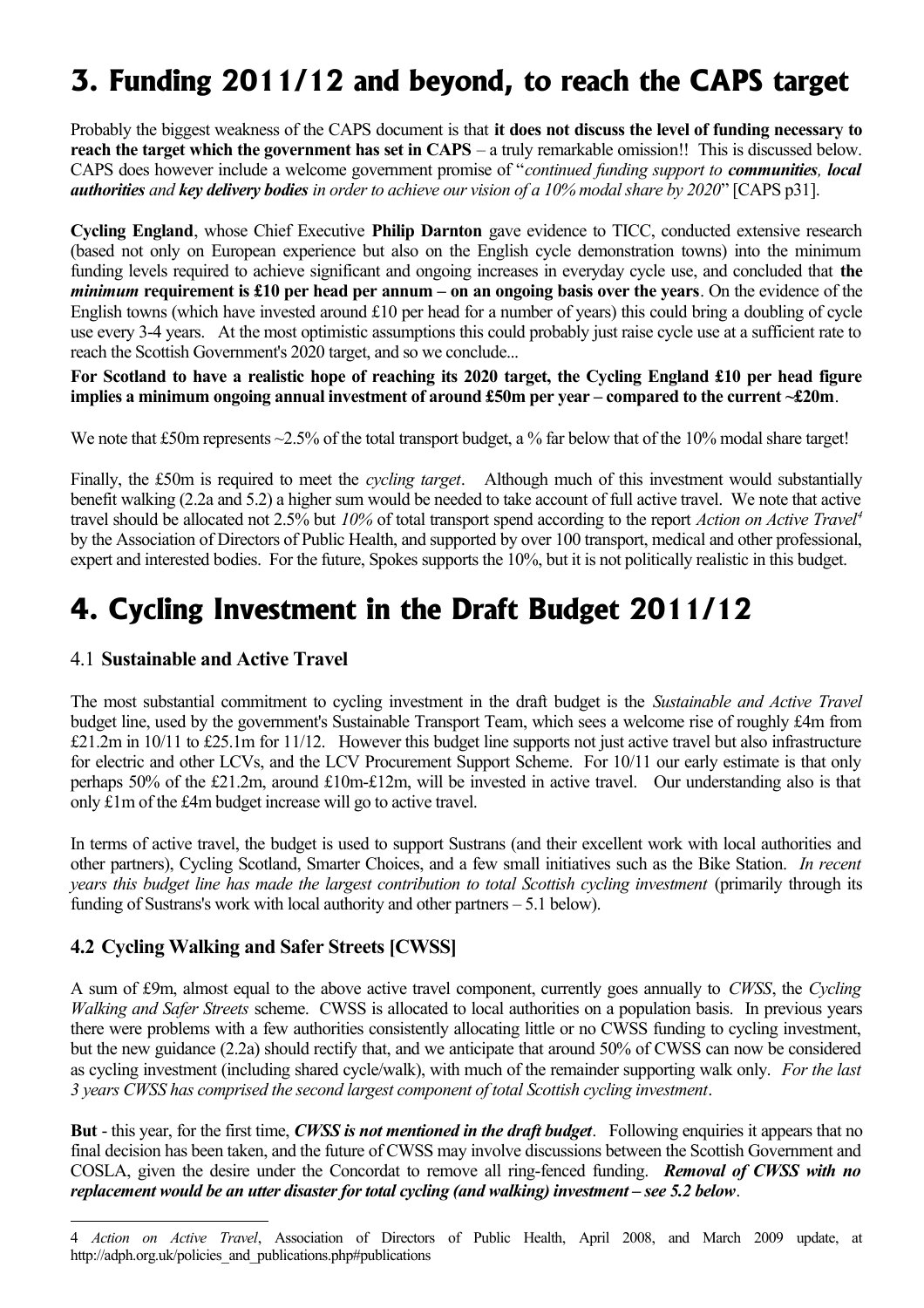#### 4.3 **Local authority capital**

The third largest component of Scottish cycling investment since 2008/09 has been *local authorities' own capital.* This only totalled £1m or so across Scotland for a good number of years, but it received a probably temporary boost in 08/09 with the transfer of RTP capital (albeit with a big net loss to cycling – see 2.2d above). With the present squeeze on local authority funding, it seems likely that cycling investment from this source will decline.

#### 4.4 **Other sources of cycling investment in Scotland**

Other cycling investment sources (e.g. cycling-related CCF projects) are minor in comparison to the above or are likely to remain fairly static (e.g. the ongoing 1995 trunk roads cycling initiative).

#### 4.5 *In summary...*

**If CWSS is retained**, and at its present level, then the overall impact of the budget on total Scottish cycling (and active travel) investment is likely to be roughly similar to this year (with a small increase thanks to 4.1, but probably offset by a decline under 4.3).

**If CWSS is scrapped**, net cycling investment is likely to fall around £3m-£4m, and total active travel investment by perhaps £8m. Furthermore scrapping of CWSS would bring additional negative consequences: loss of matchfunding opportunities and a very probable return to zero cycling investment in some local authorities.

## **5. Spokes Proposals for the Budget**

Our proposals below total the £50m identified in (3) above as the necessary minimum to reach the CAPS cycling target – this sum represents a mere 2.5% of the total transport budget. Ideally the total would be higher (see 3 above) to assist those active travel objectives which are not cycling and not shared cycle/walk. The funding mechanisms suggested below are intended to work as effectively as possible towards the CAPS target by ensuring a basic minimum of cycling investment in all local authorities, whilst also providing for larger initiatives by the more forward-looking authorities as well as initiatives by other relevant bodies ranging from small voluntary groups, employer organisations, etc., through to major organisations like British Waterways or ScotRail.

The money needed for our proposal could be found by a re-allocation of current priorities – for example, a £30m reduction in the still-rising motorway and trunk road allocation.

#### *Our proposal for the 2011/12 budget has 3 elements, as follows...*

#### 5.1 **Sustainable and Active Travel budget line**

The *Sustainable and Active Travel* budget line (4.1 above) should remain, as in the draft budget, with continued funding for its existing active travel purposes. Note that although this budget line is £25.1m, only £10-£12m seems likely to go to active travel (4.1) and so we only count that sum towards the above £50m requirement.

If however our proposal in 5.3 below is not accepted, then this budget line should be increased substantially, to work towards the above £50m objective – and this entire increase should be devoted to active travel purposes, not LCVs.

The work in particular of Sustrans (funded from this budget line) with its local authority and other partners was described by a former Transport Minister as "*high standard, on budget and in tight timescales*." This is a truly remarkable compliment given the funding switchback under which Sustrans has to operate. Funding to Sustrans has varied crazily – most recently from £7.8m in 07/08 to £5.0m then £3.9m and then back up to £7.7m this year 10/11. In many years the sum was not even known until well into the financial year – bad enough for any organisation, but especially difficult for Sustrans who work with a wide range of partners who themselves need time to consult on schemes, prepare road orders, acquire land, etc. We strongly urge a more planned approach to funding in future years. This is one of the areas of most consistent complaint by council cycle officers in our annual funding survey.

We support the policy developed between Sustrans and the Scottish Government (2.2b above) that they should require 50% match funding for all work with partners (possibly a few exceptional cases should be allowed).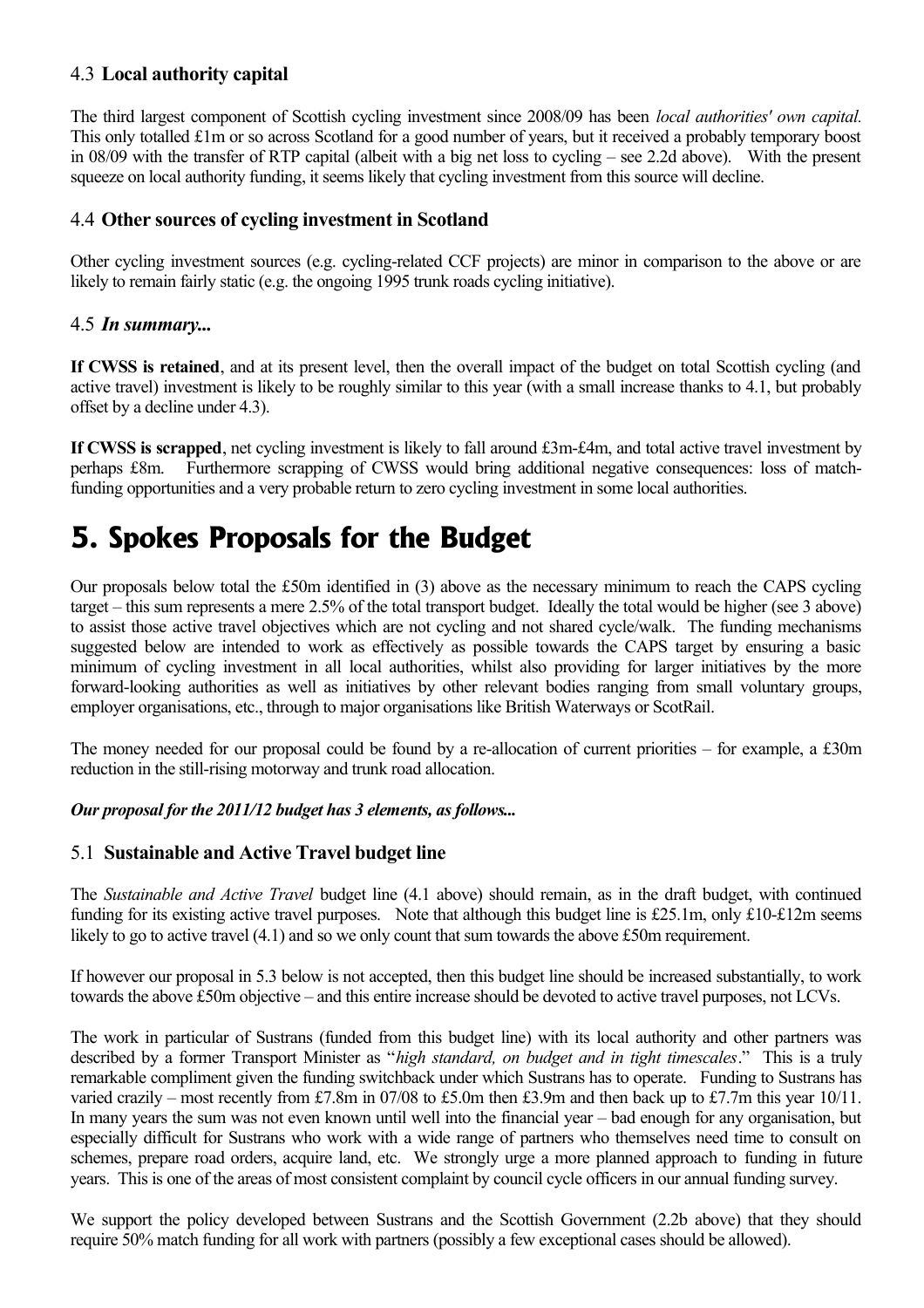Finally, some other transport NGOs are arguing that a higher proportion of this budget line should go to active travel, with less to LCVs. That is an argument with which we have a lot of sympathy. For the future, the budget should be made more transparent and explicit with respect to the active travel / LCVs distinction - see (6) below.

### 5.2 **CWSS – Cycling, Walking, Safer Streets**

*It is critically important that CWSS is retained*. CWSS provides the **only** certain source of cycling and active travel investment for local authorities, and so ensure a basic level of investment. If retained at its present level, and with certain changes (below), this will contribute £9m p.a. to total Scottish active travel investment.

*Second*, whilst other cycle funding sources have varied like the wind (e.g. Sustrans funding above) CWSS has for many years provided the **only** consistent funding source, allowing local authority cycling officers to know well in advance that funding will be available, and the sum concerned. This is an absolutely basic requirement for efficient planning and scheme preparation.

*Third*, and particularly as CWSS is known well in advance, cycle officers are often able to use CWSS money to obtain match funding from other agencies (e.g. Europe, British Waterways, Sustrans, etc) and so double up (or increase even further) their cycling investment.

*Fourth*, in CAPS the government promises "*continued funding support to ... local authorities … in order to achieve our vision of a 10% modal share by 2020."* Without CWSS it is hard to see how this promise can be met.

#### *Suggested changes to CWSS*

We propose that CWSS be renamed the **Local Authorities Cycling/Walking Fund** and thus be used only for active travel. The Scottish Government is aware that CWSS has in the past not always been used wholly as intended. Removal of the term 'Safer Streets' would of course still allow schemes which make streets safer and more attractive for cyclists and walkers, but would mean that the fund was more directly targeted towards their needs. For example in the past CWSS has been used for some one-way streets - which may ease traffic flow but can speed traffic up, to the detriment of residents and walkers, and which may create detours and difficult turnings for cyclists (see also 2.2a).

Secondly, the **CWSS guidance** has already been revised this year (2.2a) such that a minimum percentage should be invested in cycling provision. We strongly support this advice. Whilst that might appear at first sight unfair to the walking element, that is not the case. Prior to the new guidance some authorities invested zero in cycling, whereas all invested in walking (assuming we include 'safer street' walking features such as pedestrian crossing points). Furthermore, whilst investment in walking infrastructure rarely benefits cyclists, investment in cycling infrastructure frequently benefits walkers. This is obvious in provision of shared-use paths, but is to a lesser extent also true for onroad cycle lanes, which protect pavements from splashing, excessive fumes, noise and reduced ambience.<sup>[5](#page-4-0)</sup>

### 5.3 **New £30m cycling bidding fund**

Finally, we propose a new £30m cycling bidding fund (or >£30m if for full active travel) administered by the government's existing Sustainable Transport Team, and open to bids over a certain level (perhaps £0.5m) by any relevant body – for example, local authorities, Transport Partnerships, Sustrans, ScotRail, BWB, business organisations – though we would expect the bulk of the funding to go to councils and RTPs. Note that the lower limit for bids would not preclude organisations obtaining small amounts of funding, but this would be done in a way such as to minimise government administration as explained in (h) below. Bids would normally be match-funded.

*Examples of the types of bids we envisage* - to support both large and small projects - are in the Appendix.

Our proposal is realistic and workable. In late 2008 Spokes was invited to a 2-hour meeting with the Scottish Government's then Head of Transport Strategy [Diane McLafferty] and other officials to discuss a near identical proposal. The meeting was very constructive and we left feeling our proposal was eminently workable should funding be made available through the budget.

<span id="page-4-0"></span><sup>5</sup> We recall being told years ago by Edinburgh's then cycle officer that the first comment he received about one of Edinburgh's early onroad cycle lanes was from a pedestrian who was delighted at the increased separation from traffic as she walked along the pavement with her pushchair on a pavement which had suffered periodic splashing.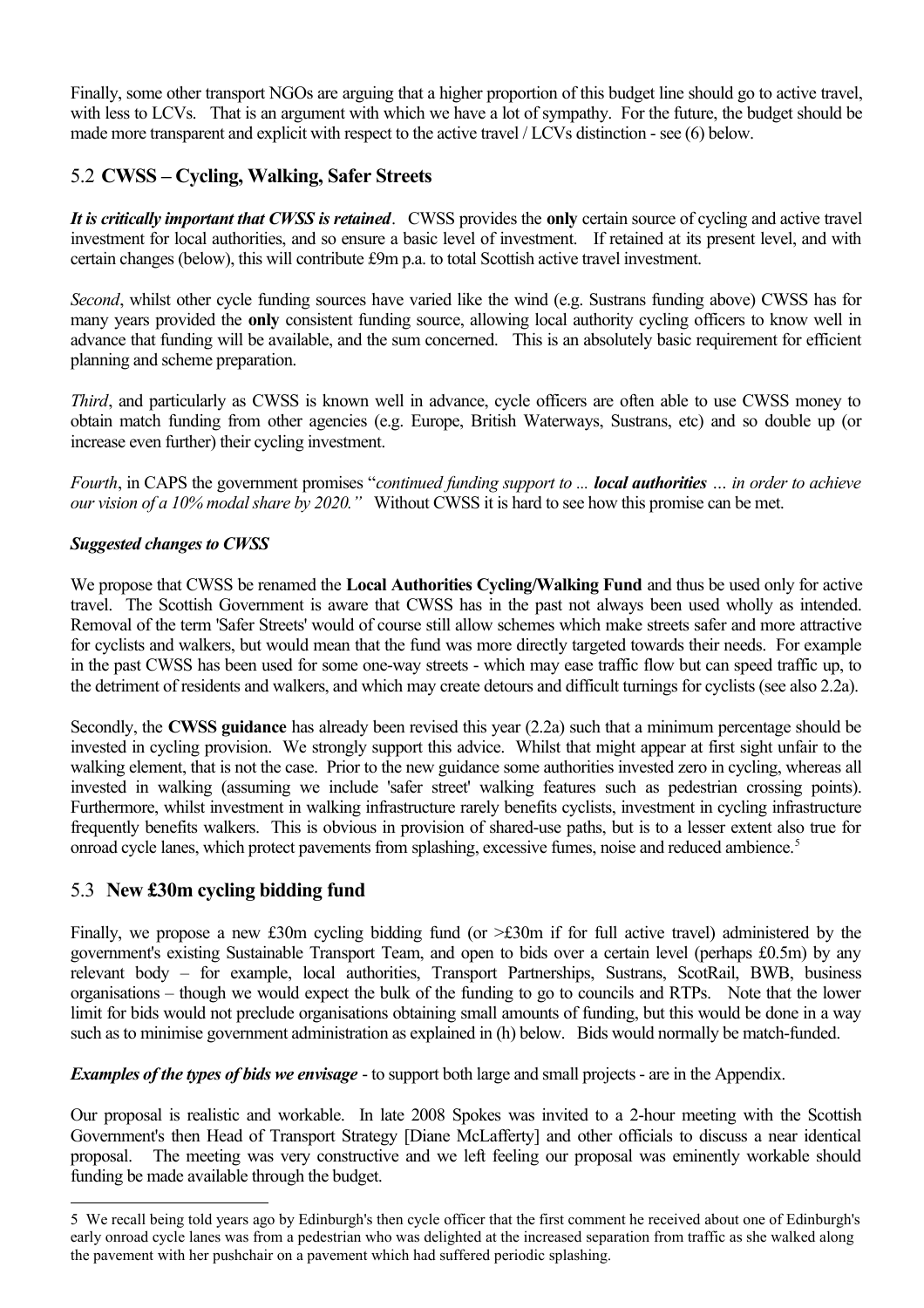- a) **Lifting total cycling investment** to a level (3 above) at which the government 2020 modal share target has a realistic hope of achievement.
- b) **Enabling enthusiastic authorities** who have the ideas, plans and expertise to progress rapidly with substantial projects to raise cycle use – projects which now have no straightforward or realistic funding source, following the transfer of RTP capital to councils and the ending some years ago of the Public Transport Fund. CWSS and Sustrans funding, except in the most exceptional cases, only allow for small and medium scale projects, generally in the range of the £10k's up to the low £100k's.
- c) **Enabling between-authority cycling infrastructure**, provision of which has slowed drastically following removal of RTP capital [one local example being the unending delays in the costly work needed on the highprofile but in parts appalling tourist and commuting route north from Edinburgh to the Forth Bridge and Fife].
- d) Providing a significant source of funding for major cycling initiatives by **bodies such as Scotrail and British Waterways**. We note that the resurgence in bike/rail integration, and the change in attitude on this from negative to positive by ScotRail, came as a direct result of a one-year Cycle Challenge bidding fund some years ago<sup>[6](#page-5-0)</sup>, under which ScotRail obtained (and match-funded) £0.5m to convert its mainline fleet to start carrying bicycles.
- e) Providing funding opportunities for **larger-scale innovative and community projects** than are possible under the current small-projects bidding fund run by Cycling Scotland.

*Further detail on how the proposal would work ...*

- f) **Administration by the Scottish Government Sustainable Transport Team** would ensure public accountability whilst avoiding new administrative structures. Clearly some extra staffing would be required within that team – perhaps similar to the part-time post which administers the Smarter Choices scheme.
- g) **Limiting bids to over (say) £0.5m or £1m** would minimise administration by the team, but would not prevent small and innovative projects [see (h) below].
- h) Clearly the scheme would support **large projects** However, our proposal would also enable bodies such as Sustrans, Cycling Scotland or Regional Transport Partnerships to put forward **packages of smaller related projects** in particular regional or topic areas. Alternatively some of the fund could be top-sliced to increase Cycling Scotland's existing small-grants bidding fund. Such arrangements could unleash a wide range of innovatory ideas and voluntary effort, as exemplified by the existing very small *Cycling Scotland fund*, and as also happened under the 98/99 *Scottish Cycle Challenge Initiative*[7](#page-5-1) .
- i) **Cycling investment should not be for councils only**. Ambition and innovation are central to our proposal, with all sectors and stakeholders needing the opportunity and incentive to start promoting cycle use in a substantial way – a clear statement of Scotland's over-arching commitment to sustainable development. Because of this wide application of the fund, we do not see conflict with the Concordat – the Appendix examples show this clearly.
- j) The expectation of **match-funding**, although it should probably not be an absolute requirement for a successful bid, would increase the effective value of the government investment.

# **6.Note for Future Budgets and Spending Review**

For the sake of clarity and transparency, budget lines should be revised so that there is a single budget line named *Active Travel*. This line would incorporate...

- The active travel element of the existing *Sustainable and Active Travel* budget line [5.1]
- The CWSS funding [5.2] [we note that this is already administered by the same government Sustainable Transport Team which administers the Active Travel funding in the previous bullet point]
- Our proposed cycling bidding fund, should that be accepted [5.3]

Funding for Low Carbon Vehicles would then be included in some other more appropriate budget line.

<span id="page-5-0"></span><sup>6</sup> This was a Scottish Executive scheme with a one-off £2m lump sum, to which any organisation in Scotland could bid for funding to raise cycle use. The Evaluation Report was published by the Scottish Executive Central Research Unit in 2001, and pointed particularly to the huge level of community initiative and input released and prompted by the fund.

<span id="page-5-1"></span><sup>7</sup> See footnote 6